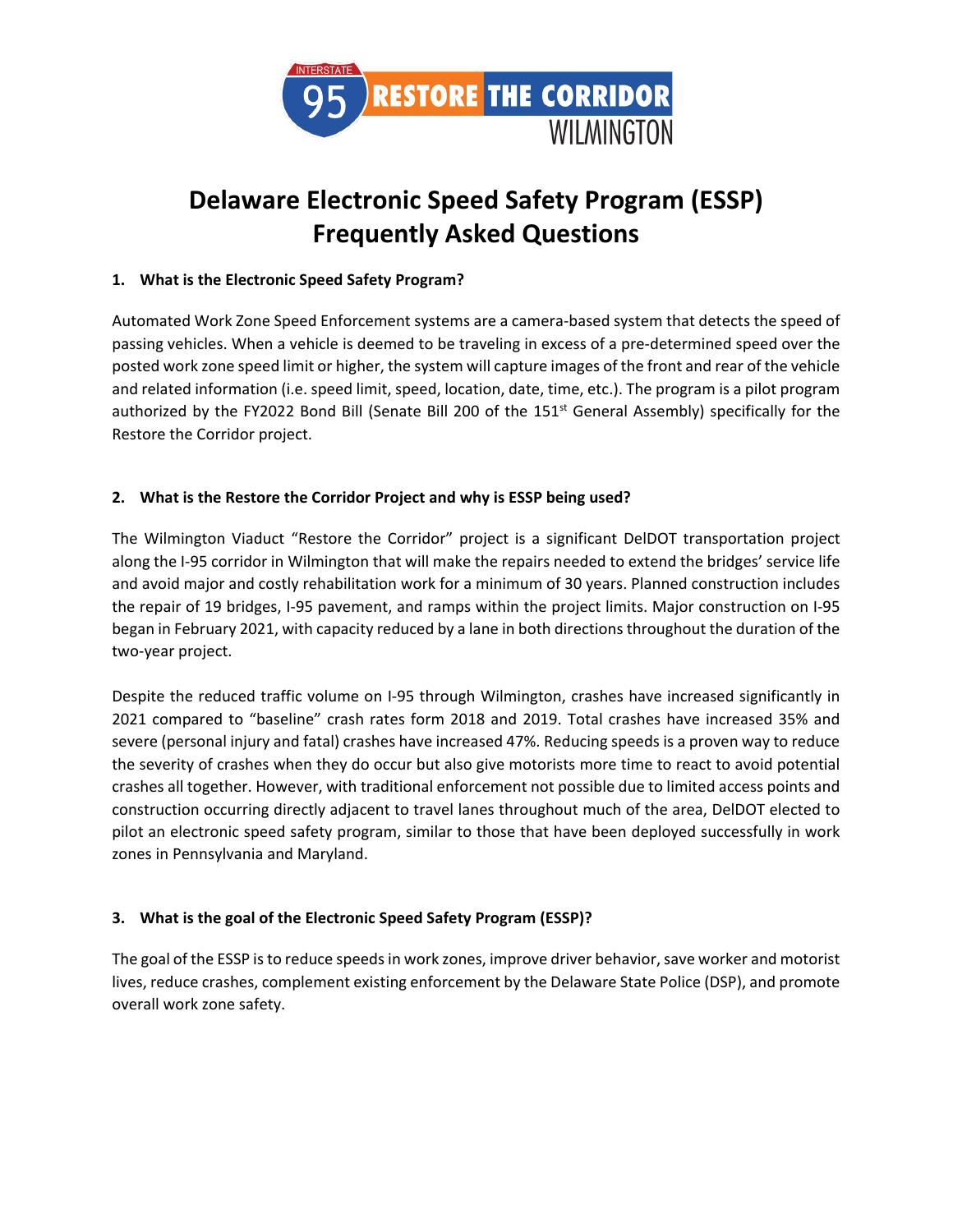## **4. Who operates the ESSP?**

Conduent, Inc. is DelDOT's "turnkey" vendor, who owns, operates, and maintains the ESSP camera equipment and citation/violation collection system. DelDOT's Office of the Secretary and Traffic Engineering Section are responsible for all engineering, safety, and policy decisions--not Conduent. Delaware State Police is responsible for reviewing and validating all citations.

## **5. Where are the automated speed enforcement cameras located?**

The cameras are located only on I-95 in Wilmington, one northbound and one southbound within the work zone for the "Restore the Corridor" project through the City of Wilmington, as authorized by the FY2022 Bond Bill (Senate Bill 200 of the 151<sup>st</sup> General Assembly).

## **6. How often are the ESSP systems checked for accuracy?**

The ESSP systems are required by policy to be recalibrated and recertified on an annual basis. The systems run daily self-tests to ensure all aspects of the system are operating properly at the start and end of each enforcement period. Additionally, DSP may conduct random field speed verification to ensure the units are accurately detecting speeds.

## **7. Is there a warning period before citations are issued?**

Yes. ESSP standard operating procedures include the issuance of warnings during the 30-day period after the first work zone ESSP system is in place. After the 30-day warning period is over, warning notices will still be issued to first-time offenders. If a registered vehicle owner received one or more warning notices during the 30-day initial warning period, then any violation after day 30 would generate a violation notice.

## **8. Can I get a violation notice driving through a work zone even if work is not taking place?**

Yes. Delaware's ESSP enforces posted work zone speed limits 24 hours per day, 7 days per week, 365 days per year within the work zone in order to promote safe work zone speeds at all times. During the Restore the Corridor project, traffic has been shifted into a contraflow pattern with lane shifts and reduced capacity. It is important that the posted speed limit be adhered to at all times.

# **9. If I drive past a speed camera at 2 or 3 mph over the posted work zone speed limit, will I automatically get a ticket?**

No. Images are only captured and used for the purpose of issuing a citation if a vehicle is exceeding the posted work zone speed limit by 13 mph or greater. The 13 mph threshold was established to be similar to other states' automated speed enforcement practices.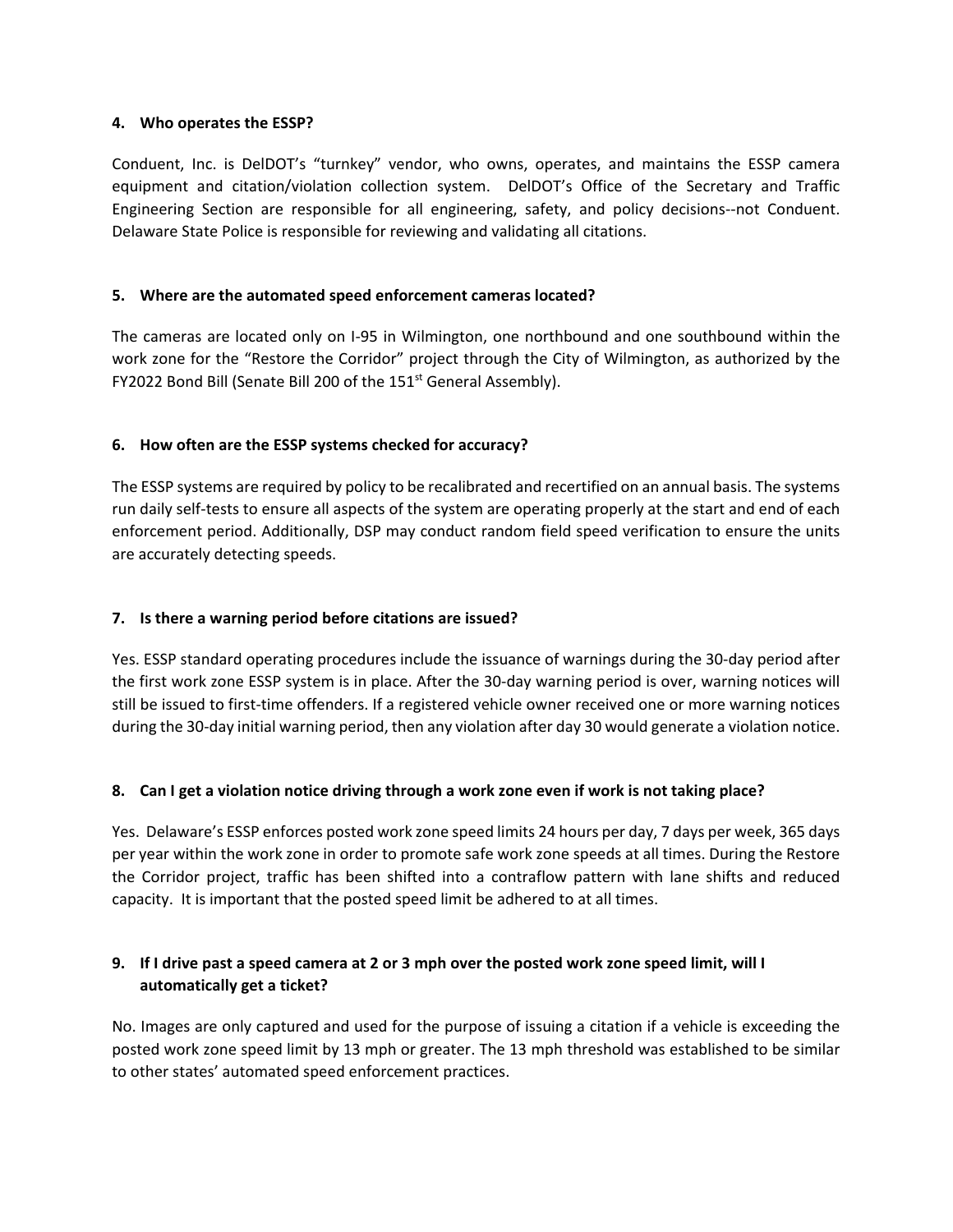## **10. What is the posted work zone speed limit within the enforcement area?**

The posted work zone speed limit within the "Restore the Corridor" project work zone is 45 MPH.

## **11. How can I check to see if I will be receiving a citation?**

Call Conduent Customer Service at (844) 213-7033.

#### **12. How long does it take to get a violation notice in the mail?**

Notices of violation will be mailed to a registered owner within 30 days of the violation occurring.

#### **13. Are the violation notices reviewed before they are mailed out?**

All violation notices are reviewed before issuance. All warnings contested by the registered vehicle owner and all subsequent violations are reviewed and affirmed by the Delaware State Police.

#### **14. I received a citation. How do I access Conduent's online payment portal?**

#### <https://public.cite-web.com/PublicINQ/default.asp#view-citations>

## **15. What is the fine? Are points assessed against my driver's license?**

For a first violation, the notice carries no financial penalty and is a written warning. For each subsequent violation, the base violation is \$20.00 and an additional amount is added for each mile per hour over the posted work zone speed limit in accordance with Del. C. §4169(c). For example, if the captured violation occurs at a speed of 58 mph, the speed violation is \$20.00 plus an additional \$13.00 which accounts for \$1.00 for each mile per hour over the 45 mph work zone speed limit. This is a civil violation; no points are assessed against your driver's license and your insurance company is not notified.

## **16. What are the various fees and extra charges for on my citation?**

Delaware Code requires certain fees to be assessed on moving violations under Title 21. The following fees are added to the speed violation for ESSP:

- 1) Transportation Trust Fund (TTF) Surcharge, 50% of speed violation (11 Del. C. §4101(g))
- 2) Fund to Combat Violent Crimes, \$15.00 (11 Del. C. §4101(h))
- 3) Volunteer Ambulance Company Fund, \$10.00 (11 Del. C. §4101(j))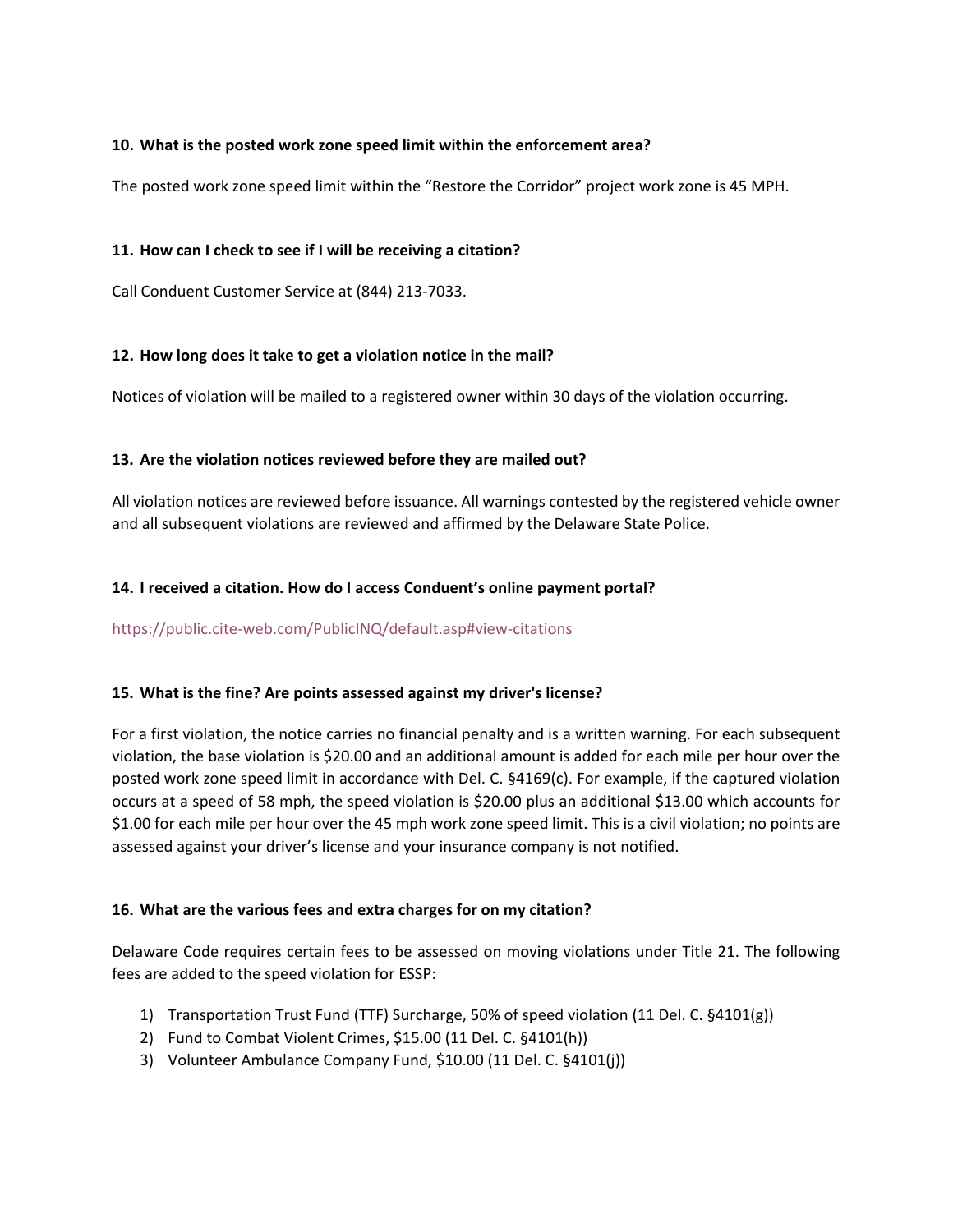## **17. What if I don't pay the fine?**

According to Delaware Code, failure to pay the fine or contest the violation in court can result in additional fees and penalties. The penalty for late payments increases \$10 for every 30 days late, up to \$30.

If the fine is not paid within 120 days, the unpaid citation will be forwarded to the State's third-party collections agency. The collections notice will be mailed by DelDOT's Collections Vendor on day 121 after the first violation notice mail date. Payment is due 30 days from the notice mail date. All subsequent collections will be handled by DelDOT's Collections Vendor and no more payments will be processed by Conduent Pay By Phone or Pay By Web.

## **18. I do not believe my citation is valid. How do I dispute my citation?**

Please follow the instructions on the citation. A written appeal must be filed with Conduent within 21 days of the initial notice. For more information, contact Conduent at (844) 213-7033 or follow the online instructions at[: https://public.cite-web.com/PublicINQ/default.asp#view-citations](https://public.cite-web.com/PublicINQ/default.asp#view-citations)

## **19. What happens after I appeal my citation?**

You will be assigned a case by the State of Delaware Justice of the Peace (JP) Court. You will receive a summons via U.S. mail advising you of the date and time of your hearing.

## **20. I think I may have a defense to the ticket. Whom do I contact?**

Neither DelDOT nor Conduent can provide legal advice on any violations. Please consult legal counsel if you have any questions regarding the tickets.

## **21. I was not driving the vehicle at the time of the violation. How do I appeal in this case?**

Fill out the Affidavit of Non-Responsibility form on the back of the citation received and identify the driver of the vehicle at the time of violation. A driver's notice is then generated by Conduent and sent to the identified driver. A letter is mailed to the registered owner informing that the transfer of liability was approved. However, if the driver of the vehicle does not pay the citation, the registered owner of the vehicle is ultimately responsible for the outstanding ticket. Contact Conduent at (844) 213-7033 or follow the online instructions at:<https://public.cite-web.com/PublicINQ/default.asp#view-citations>